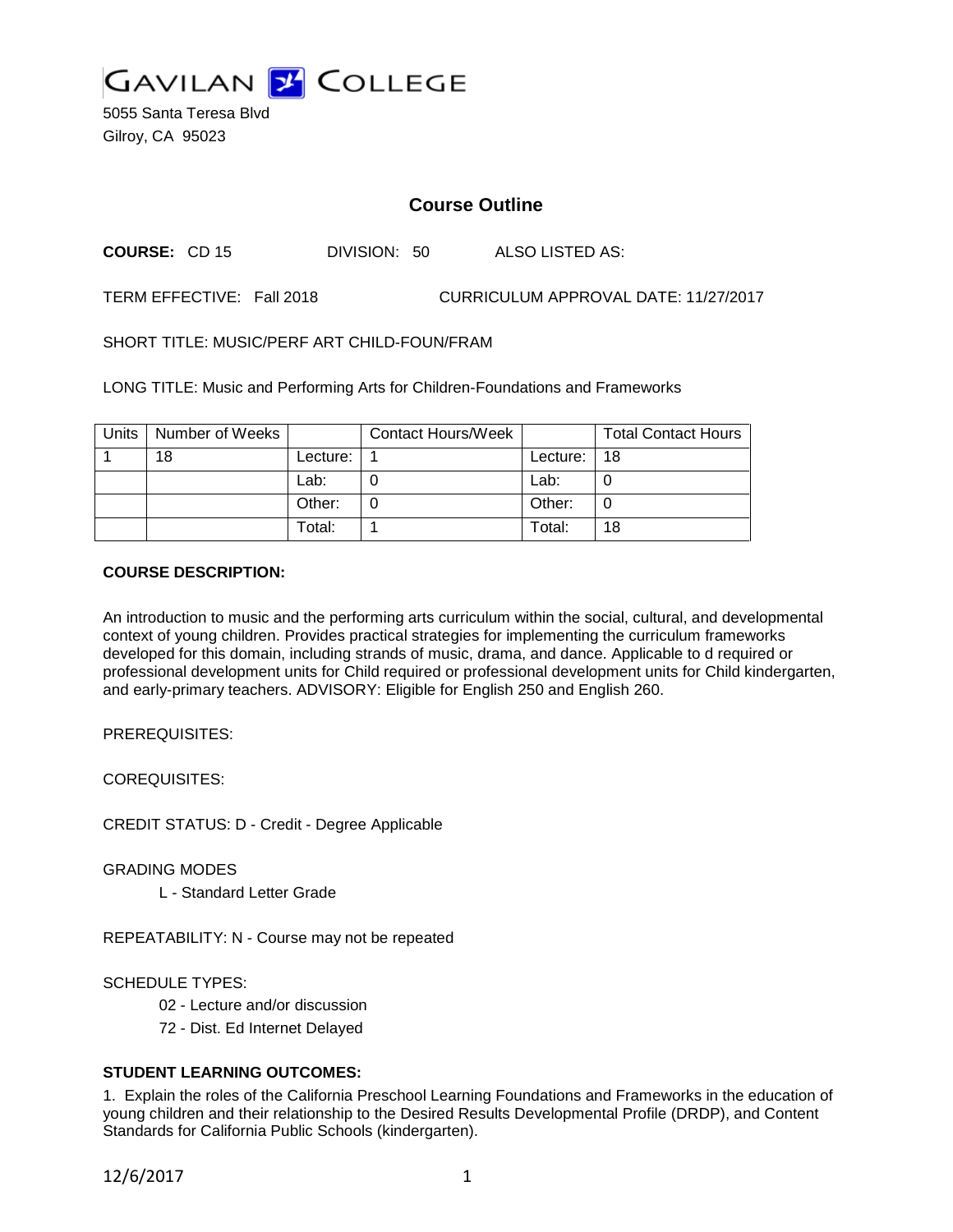Measure of assessment: homework: written assignment, exam

Year assessed, or planned year of assessment: 2018

Semester: Spring

2. Plan environments and opportunities to support children's development of appreciation of the arts including opportunities to express themselves through music, dance, and dramatic play.

Measure of assessment: homework, demonstration, exam, resource binder

Year assessed, or planned year of assessment: 2018

Semester: Spring

3. Articulate the teacher's role in collaborating with families to support children's art awareness and expression.

Measure of assessment: discussion, homework, exam

Year assessed, or planned year of assessment: 2018

Semester: Spring

## **CONTENT, STUDENT PERFORMANCE OBJECTIVES, OUT-OF-CLASS ASSIGNMENTS**

Curriculum Approval Date: 11/27/2017

3 hours

Content: Overview of course content, student expectations, and methods of evaluation. Description of music/performing arts resource notebook with table of contents, compilation of materials, assignments, activities, and resources. Introduction to the California Preschool Learning Foundations for Performing Arts. Including its purpose and use, relationship to the California Core State Standards and Content Standards for California Public Schools, and the Relationship to Desired Results Developmental Profile (DRDP). Relationship of music/performing arts with early learning according to stages and ages of children  $2 - 8$ years. Daily experiences and routines as a vehicle to provide diverse opportunities for children to participate in music, drama, and dance. Selection of materials, instruments, props and types of music activities for young children.

Student Performance Objectives: Define the roles of the CA Foundations and Frameworks: Performing Arts and their relationship to the Desired Results Developmental Profile (DRDP), California Common Core State Standards for kindergarten and Content Standards for California Public Schools (kindergarten). Identify the importance of music/performing arts experiences for children 2 – 8 years.

### 3 hours

Content: Stages and ages of children from infancy to older preschooler. Types of songs and dances that correspond to children's typical behaviors, developmental interests and needs. Class participation of different songs and dances: personal songs, body parts, action songs/dances, songs/dances about animals, places, things, music from different cultures. Exploration and experimentation with different elements on sound, dance, and rhythms.

Student Performance Objectives: Demonstrate two new songs/dances learned in class. Identify different songs and dances that are developmentally appropriate for children at different ages and stages. Demonstrate techniques in stopping and going to beats and sounds.

### 3 hours

Content: Writing curriculum guide and lesson plans for music and movement. Discuss the fundamental movements and basic components of music. Describe the role of creativity integrated in music and movement experiences. Use of equipment and materials in music and performing arts: rhythm sticks, shakers, balls, bean bags, streamers, drums. Demonstrations of more music and movement activities for children.

Student Performance Objectives: Discuss the value of lesson plans and curriculum guide. Write a simple music or performing arts lesson plan using activities presented in class.

## 3 hours

Content: Continue topic about writing curriculum guide for performing arts and music and lesson plans. Use of different equipment: parachutes, streamers, drum, and simple games. Demonstration of songs about animals, objects, sound and rhythm stories, and simple instruments. Identify how music and performing arts are integrated in other curricular areas such as math, language, and science. Types of dramatic play activities for young children. Developing skills and strategies to create, invent, and express through drama. Use of different costumes and props, taking into consideration children's interests and abilities.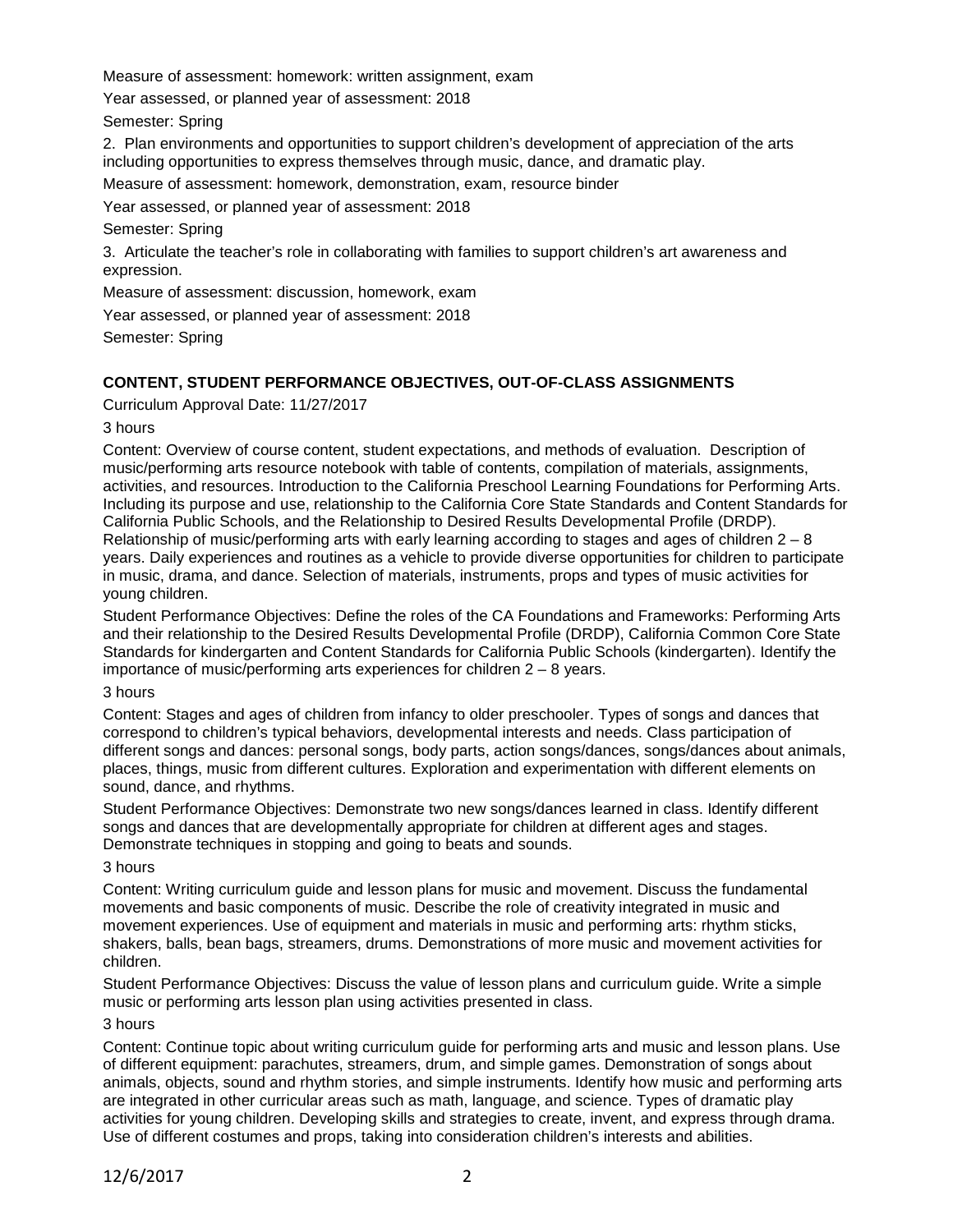Student Performance Objectives: List and describe selected math, language, and science concepts that can be integrated in music/performing arts curriculum. Demonstrate different teaching strategies and approaches in introducing different types of music and drama experiences. Review different songs from different cultures.

3 hours

Content: Lecture and discussion on: Supporting Children's Appreciation and Participation in Music, Dance, and Dramatic Play - Partnering with Parents and Other Caregivers.

Student Performance Objectives: Discuss the ways teachers can collaborate with parents and other caregivers to support children's appreciation and participation in music, dance, and dramatic play. 1 hour

Content: Student presentations of Resource Binders.

Student Performance Objectives: Present contents of Resource Binder.

2 hours

## **METHODS OF INSTRUCTION:**

Lecture, multi-media, demonstration.

## **OUT OF CLASS ASSIGNMENTS:**

### Required Outside Hours: 6

Assignment Description: Out of Class Assignments: Readings from the Preschool Learning Foundations Vol. 2 and/or Preschool Curriculum Framework Vol. 2. Writing assignment: Student's music and performing arts experiences as a child. Oral assignment: Practice new songs presented in class with children in their home and/or an educational center.

Required Outside Hours: 6

Assignment Description: Out of Class Assignments: Readings from the Preschool Learning Foundations Vol. 2 and/or Preschool Curriculum Framework Vol. 2.

#### Required Outside Hours: 6

Assignment Description: Out of Class Assignments: Readings from the Preschool Learning Foundations Vol. 2 and/or Preschool Curriculum Framework Vol. 2. Write different lesson plans and fill out portions of the curriculum guide about stages and ages, categorization of songs and movement. Practice new activities with children at home and/or an educational center.

#### Required Outside Hours: 6

Assignment Description: Out of Class Assignments: Readings from the Preschool Learning Foundations Vol. 2 and/or Preschool Curriculum Framework Vol. 2. Write a lesson plan incorporating dramatic play activities for young children.

### Required Outside Hours: 6

Assignment Description: Out of Class Assignments: Readings from the Preschool Learning Foundations Vol. 2 and/or Preschool Curriculum Framework Vol. 2. Complete Resource Binder.

Required Outside Hours: 2

Assignment Description: Out of Class Assignments: Study for final exam.

### **METHODS OF EVALUATION:**

Writing assignments

Percent of total grade: 30.00 %

Percent range of total grade: 20% to 40% Written Homework, Lesson Plan, Curriculum Guide, Music/Movement resource notebook

Problem-solving assignments

Percent of total grade: 20.00 %

Percent range of total grade: 10% to 30% Teacher-made music/movement materials.

Skill demonstrations

Percent of total grade: 20.00 %

12/6/2017 3